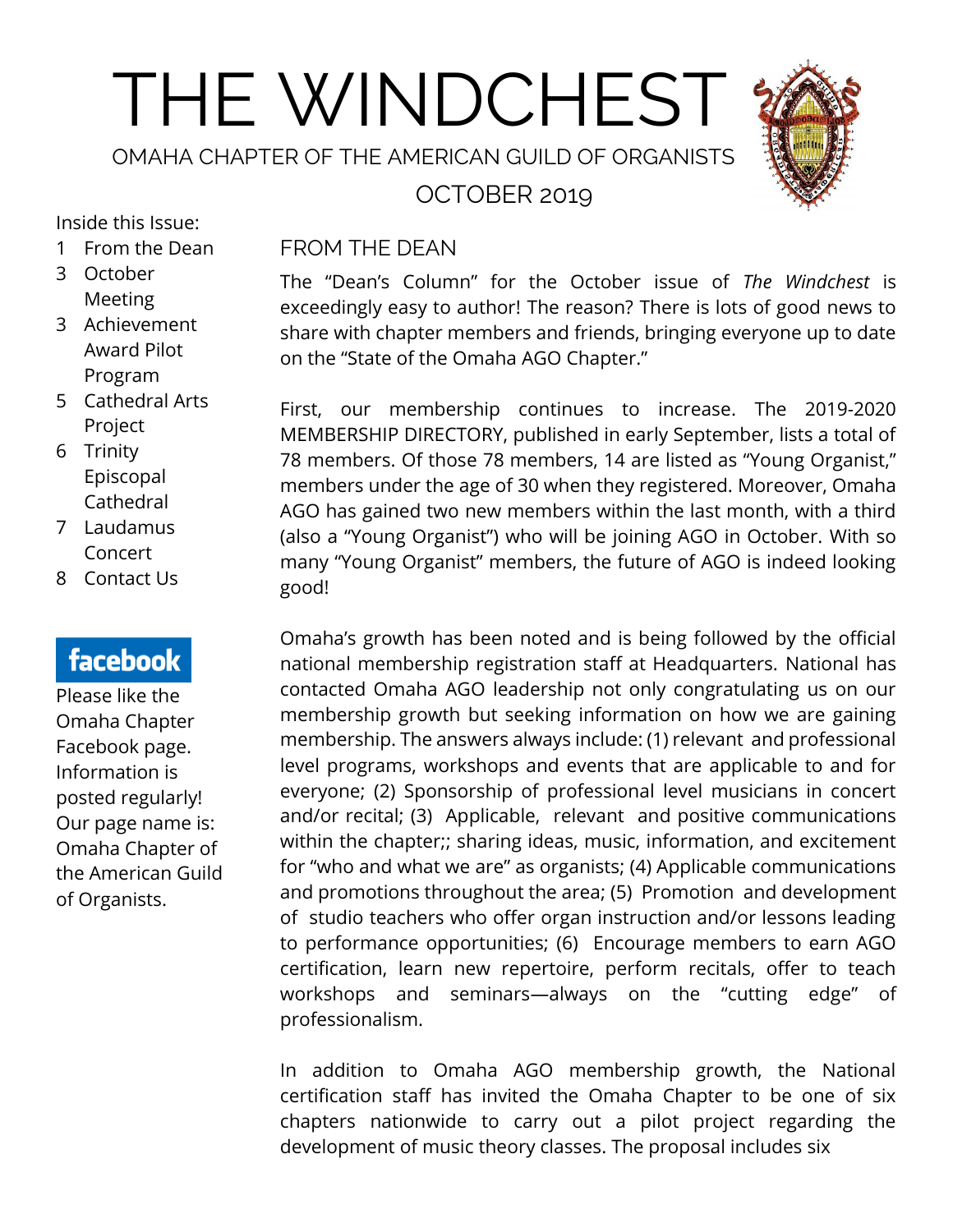## **SALLY HODGES**

Sally Hodges is celebrating her 10th year as organist at St. Augustine Episcopal Church in Elkhorn by playing a short program/recital at 10:00 AM on Sunday, October 6, prior to the 10:30 service. There will be works of J.S. Bach, Buxtehude, Debussy, Gerald Near, and Carson Cooman. You are invited to come for the program and the service following , as well.

"levels". The proposal includes lesson plans as well as "test" or evaluation forms. comprehensive theory lessons that are basically "Music Theory 101" This theory program is intended to assist those preparing to take the SPC and especially the CAGO exams. The project can be taught as a class, or as part of studio organ lesson curriculum.

Omaha AGO has a "Young Organist" member who was the KVNO "Classical Kid of the Month" for July 2019. Thomas Koch is listed as "Young Organiist: KVNO Classical Kid of the Month—July 2019" on page 11 of the current membership book. Thomas is the second organist in the history of "Classical Kid of the Month" to earn this recognition. (The first was Timothy Conner who earned the recognition in 2017; later receiving recognition in July 2017 issue of THE AMERICAN ORGANIST, by becoming the youngest organist if AGO history to earn certification.

Our chapter's Kick-Off speaker, Dr. Karen Black, North Central Regional Councillor, often speaks highly of Omaha AGO growth and attitude, emphasizing the quality of our programming and chapter membership involvement.

Certainly the most important and significant reason for the strength, growth and visibility as a vibrant AGO chapter, is the sheer dedication and involvement of the Executive Board of the chapter, including Sub-Dean—DIRK LINDNER; Secretary: GREGORY JOHNSON; Treasurer: GINA SIMPSON; Members-at-Large: SONYA LUNGREN; JEFF HOFFMAN; and LAURA RAU.

Peace and good will. Psalm 96:1-2.

#### *Dr. J. Gordon Christensen, AAGO*

#### **RECITAL**

What: Organ Recital Who: J Gordon Christensen, AAGO Where: St. Paul's Lutheran Church, 239 Frank Street, Council Bluffs When: Sunday, October 27, 3:00 p.m. Repertoire includes: Music by Mendelssohn, J. S. Bach, Buxtehude, Cesar Franck, Paul Manz and others. Other details: Reception following. Everyone welcome.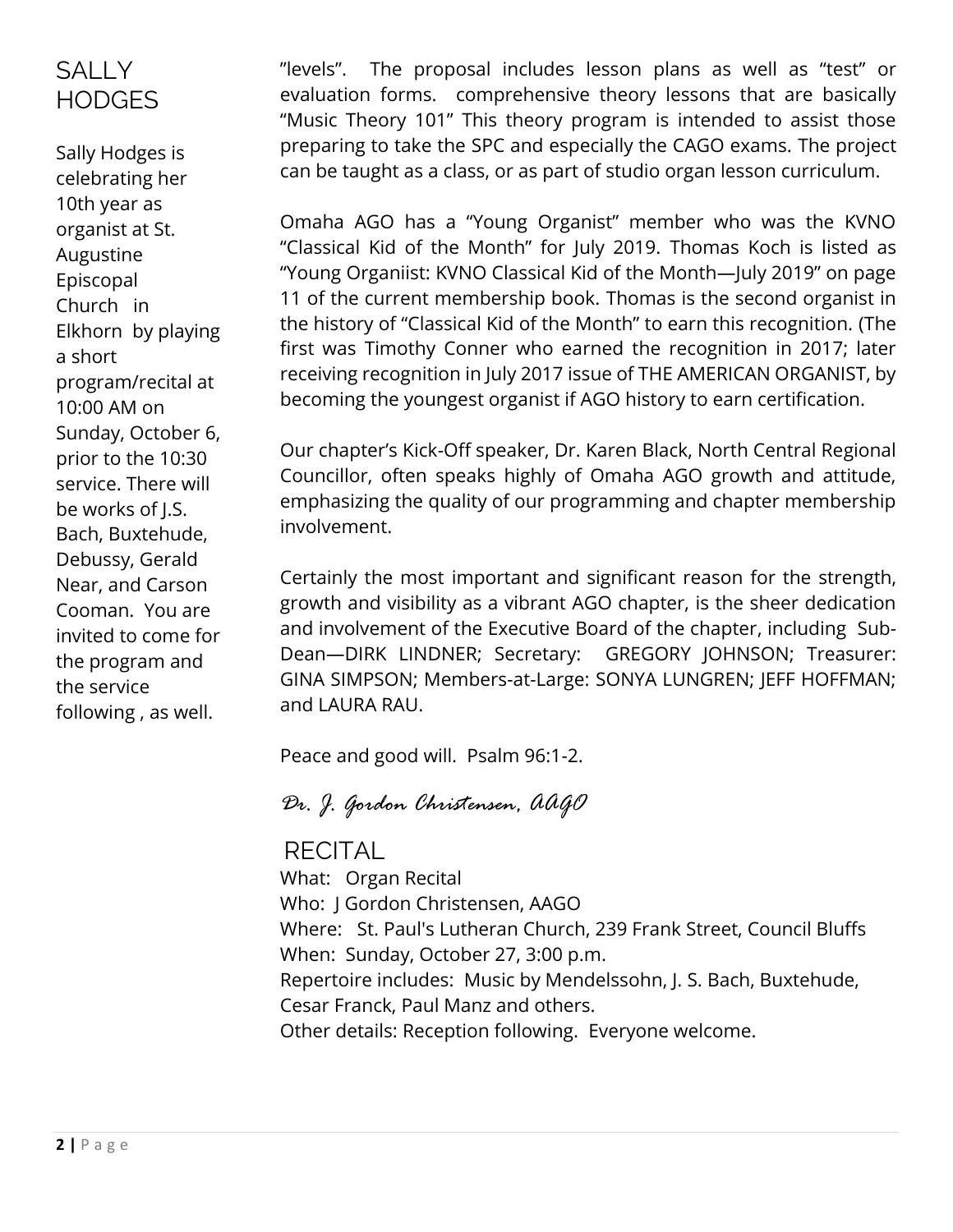

It's not too early to mark your calendars for the 2020 National Convention in Atlanta!

 $\frac{\partial f}{\partial \zeta} - \frac{\partial f}{\partial \zeta}$ 

The theme is kaleidoscope and the event will share the many shapes and colors that make this diverse city so great.

This convention will be like no other in the past, using more technology and a diverse kaleidoscope of sound, artists and worship styles. Attendees will have access to apps to make the experience more informative, educational and user friendly.

**OMAHA CHAPTER** AMERICAN GUILD OF ORGANISTS

Sunday, October 13, 2019 5:00 p.m. Denominational Musician Associations, 6:00 p.m. Complimentary Dinner 7:00 p.m. Compline led by Trinity Episcopal Cathedral Schola Cantorum



Trinity Episcopal Cathedral - 113 North 18th Street, Omaha, NE

Please use the Chapel entrance (red door facing Capitol Avenue) and proceed to Gardner Hall.

Please make a dinner reservation by the end of the day on Thursday, October 3rd to Dirk Lindner, [dirk16@cox.net](mailto:dirk16@cox.net) or 402-614-0892.

Dr. Marty Wheeler Burnett, the newly installed President of the Association of Anglican Musicians, will present a program on demoninational associations for musicians. The Trinity Episcopal Cathedral Schola Cantorum will present a sung Compline service following.

#### AGO ACHIEVEMENT AWARD PILOT PROGRAM

The AGO Achievement Awards are designed to assist and encourage early-level organists as they improve their skills. A mentor from the chapter volunteers his or her time and energy throughout the process – from planning through completion. The candidate, who must be a chapter member, prepares the requirements independently or with the help of the mentor, a teacher, or chapter member, or friend. The candidate then may complete the requirements with the mentor. This process provides a simple way for the chapter to involve new organists in chapter activity, and to encourage them to continue their education through AGO certification.

- The Achievement Award will be encouraging and motivating at every point in the process.
- Mentors are qualified, possessing an AGO certificate or college degree in organ.
- Study and practice will continue until all requirement are met. Candidates never "fail" anything in this process.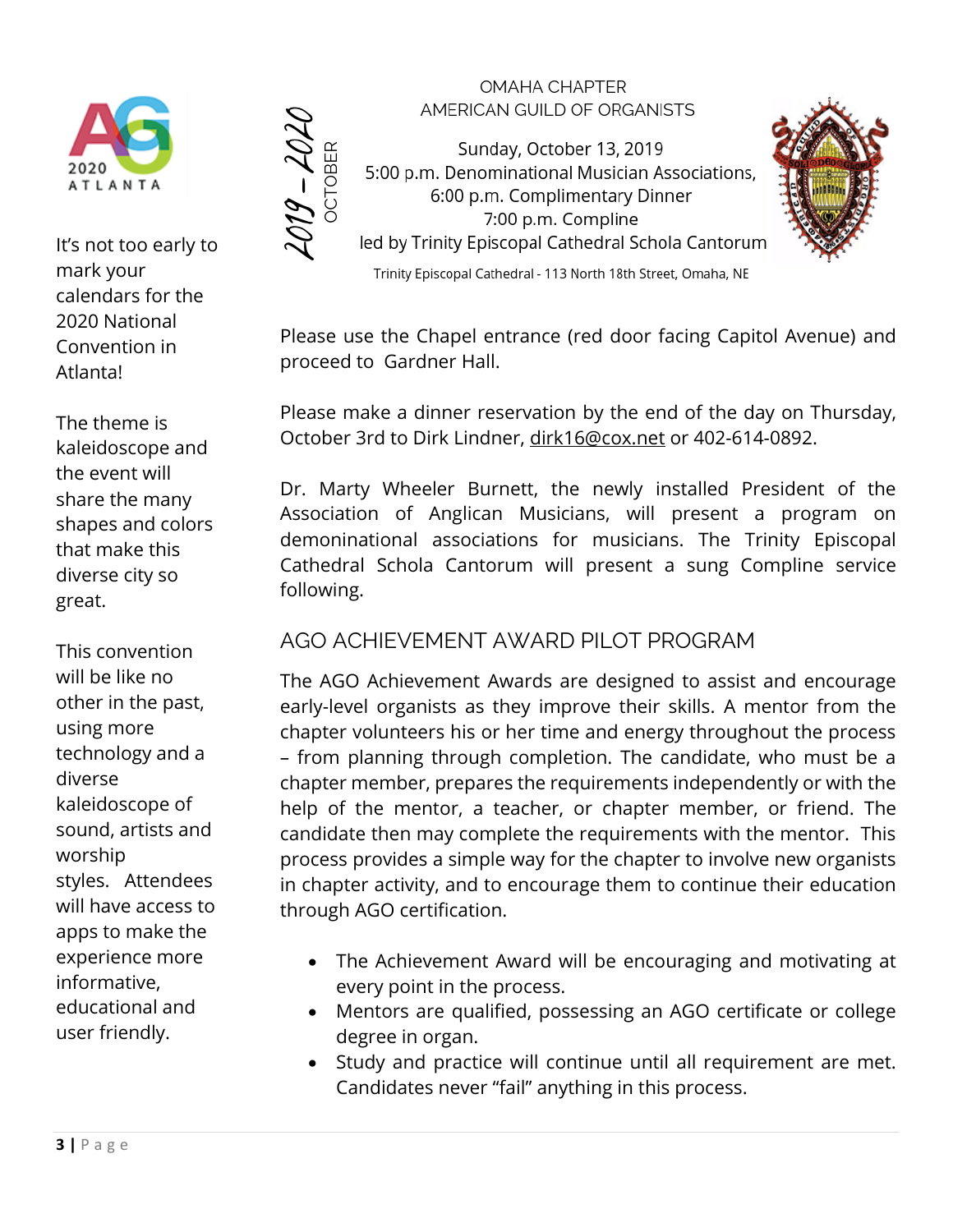#### **HARPSICHORD** AVAILABLE

Any harpsichord aficionados? Coun tryside would love to find a new home for its harpsichord! John Miller built it from a kit bought by the Women's Fellowship about 45 years ago. It needs some tender loving care, but all in all is in pretty good condition. If you are interested, please contact Diane Hill [dihill@outlook.](mailto:dihill@outlook.com) [com](mailto:dihill@outlook.com) or 402-330- 1899.

- Mentors are provided to teach and encourage throughout the entire process.
- The Achievement Award is a free benefit of AGO membership.
- Basic ORGAN CONSOLE skills covered will include identifying instrument builder and opus number, identifying stops and ranks, describe at least two important mechanisms (key actions), identify the keyboards that correspond to the organ's divisions, the pedal expression and crescendo devises, how to navigate the memory levels and stop controls, explain how reversibles operate, and the correct way to shut off the instrument.
- Basic HARMONY skills will include harmonizing a simple progression in four-part harmony, identifying scale degrees, explain what tonic, subdominant, dominant and tonic mean, play diatonic triads found on each scale degree, seventh chords, in C Major and A minor.
- Basic REGISTRATION skills will include identifying a principal chorus, a combination suitable for a trio, solo and accompaniment with balanced pedal, what a celeste is and used for, meaning and uses of couples, what 16, 8, 4, mictures and mutations mean and are used for, and demonstrate an effective registration for a joyful and a contemplative hymn.
- Basic MANUAL AND PEDAL TECHNIQUE, including the difference between piano and organ technique, legato and non-legato touch, demonstrate legato fingering techniques, supply legato fingerings for a short passage of music, describe the characteristics of good organ shoes, describe several pedal techniques, demonstrate proper body position, play a short, simple passage of music before 1750 with both legato and nonlegato technique and a short passage of music using legato touch, play pedal scales, and a piece demonstrating good independence of line.
- Basic TRANSPOSITION, playing a short, prepared, passage of music in three keys, including G major, D Major, A Major, F Major, B-flat major, E-flat major.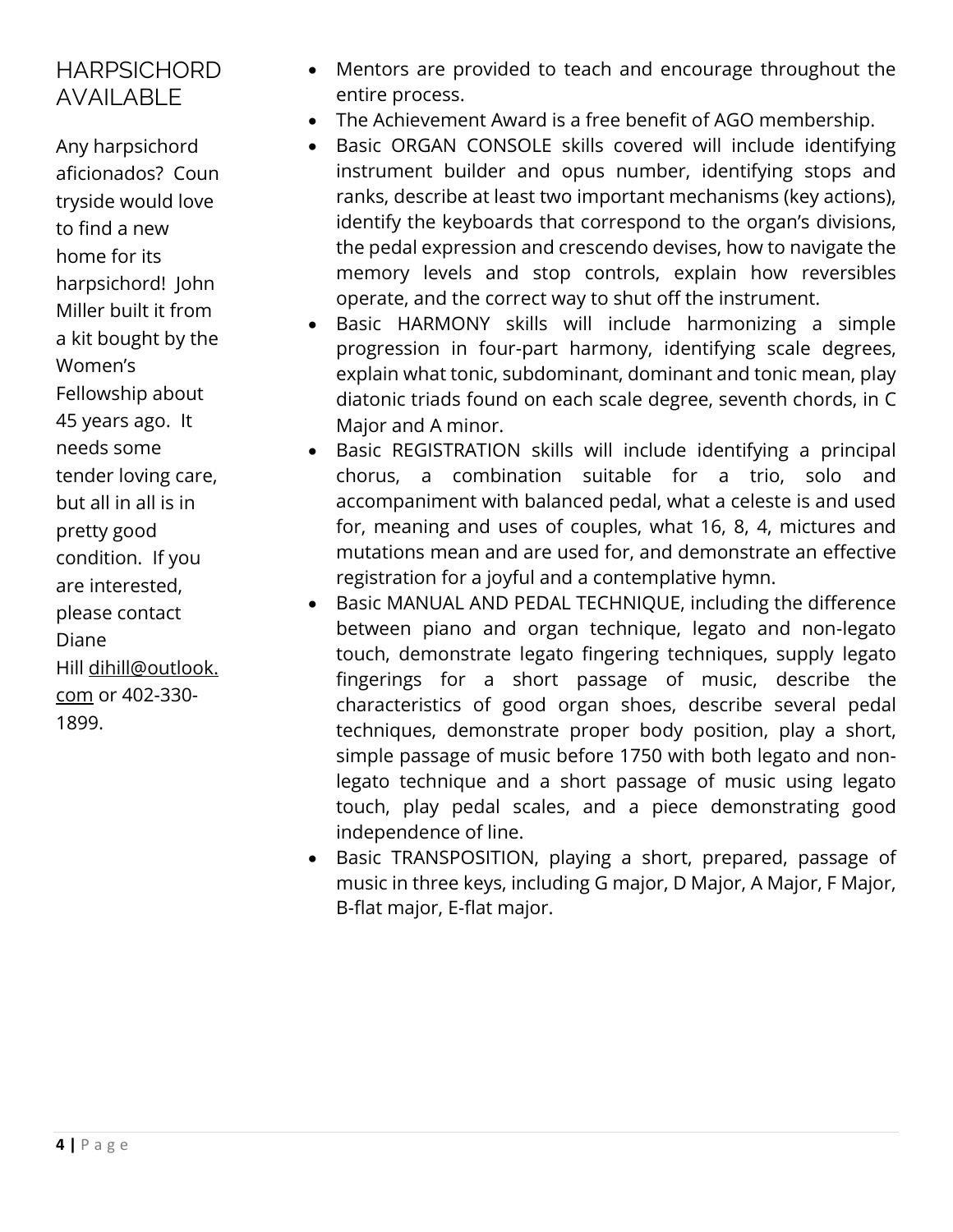## THE **WINDCHEST**

The *Windchest* editor is Jeff Hoffman. Please send content suggestions and information to Jeff at [omahaago@gmail.](mailto:omahaago@gmail.com) [com](mailto:omahaago@gmail.com) by the 25<sup>th</sup> of each month. *The Windchest* will be published on or before the first of each month.

## CATHEDRAL ARTS PROJECT

#### Saturday, September 7, 2020 - 10 AM-1:00 PM **Remembering TRK**

A tour of some of the buildings of Thomas Rogers Kimball and a visit to the family plot at Forest Lawn Cemetery. Departure & return: Saint Cecilia Cathedral, 40th & Webster Streets. RSVP by September 4, 2019, with name, phone & number of guests to dabegley@archomaha.org or call 402-827-3847

#### Sunday, September 8, 2019 - 1 PM-3 PM **Edge: Fiber Art and Quilting** First Friday Reception: October 4, 2019 Closes: Sunday, October 13, 2019

Saturday, October 5, 2019 - 10:30 AM **The Blessing of the Animals** A celebration of all creatures great and small

**Sunday, October 20, 2019 - 3 PM Cathedral Organist Series Nicole Simental, Organist** 

Saint Joseph Cathedral Columbus, OH

Sunday, October 20, 2019 - 1 PM-3 PM Plein Air: In the Tradition of the Impressionists First Friday Reception: November 1, 2019 Closes: Sunday, November 17, 2019

Sunday, November 17, 2019 - 3 PM **HOMMAGE NOTRE DAME** Saint Cecilia Cathedral Choir Missa Notre Dame, Machaut: Messe Solennelle - Vierne: Salve Regina - Latry Marie Rubis Bauer, Director & Michael Emmerich Organist



CATHEDRAL

### **MISSION**

The mission of the American Guild of Organists is to enrich lives through organ and choral music.

To achieve this, we:

- Encourage excellence in the performance of organ and choral music;
- Inspire, educate, and offer certification for organists and choral conductors;
- Provide networking, fellowship, and mutual support;
- Nurture future generations of organists;
- Promote the organ in its historic and evolving roles; and
- Engage wider audiences with organ and choral music.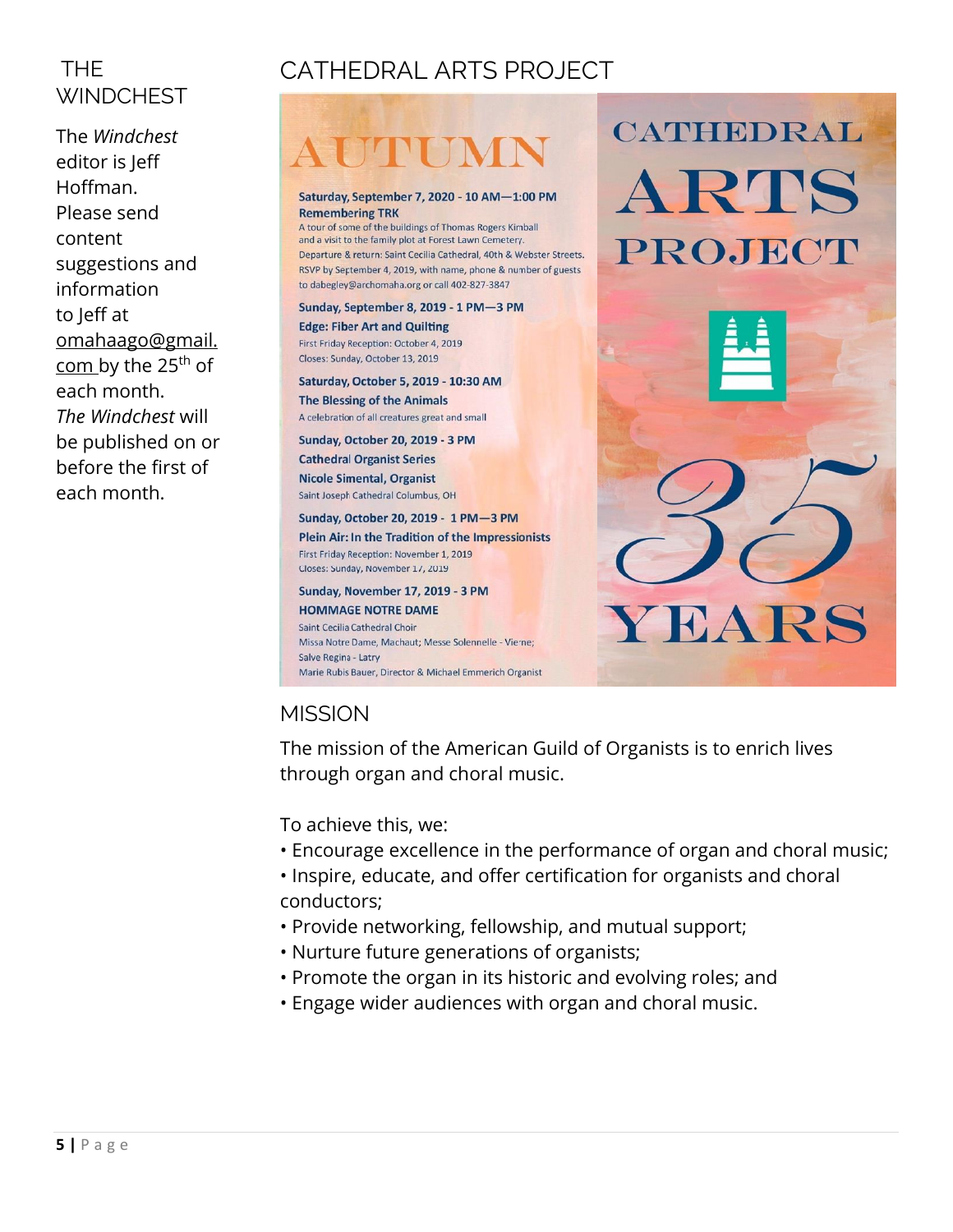## **CHORAL** EVENSONG

October 9, 2019 7:00 p.m. St. Barnabas Church 129 N 40<sup>th</sup> Street Omaha, Ne

Saint Barnabas will observe the feast of Blessed John Henry Newman on Wednesday, October 9 with Choral Evensong and Benediction at 7:00 pm, followed by a reception in the undercroft. The following Sunday, Newman will be canonized by Pope Francis in Rome. Come celebrate this great churchman who is of particular significance to those who have made the journey from Anglicanism to full communion with the Catholic Church.

## TRINITY EPISCOPAL CATHEDRAL



**Compline at Trinity Cathedral**<br>Ancient Worship for the Modern Soul<br>Compline – night prayer – is a contemplative<br>office focused on spiritual peace. Trinity<br>Cathedral's Schola Cantorum will offer music at<br>this candlelit lit

Compline is offered at 7:00 pm on<br>September 22<br>October 13<br>November 17



**OPERACMAHA** FFSTIVAI

Opera Omaha ONE Festival Preview Concert Thursday, December 5, 7:00 p.m.<br>Trinity Cathedral

Music of Alessandro Stradella, including motets Music or Alessandro Stradella, including motets<br>sung by the Trinity Cathedral Schola Cantorum<br>Free admission



**MAGNEICAT: Cathedral Vespers** Sunday, December 15, 3:00 p.m.<br>Saint Cecilia Cathedral, 701 N. 40th St., Omaha

Choral Festival event with the Saint Cecilia Cathedral Choir, Trinity Episcopal Cathedral Choir, and guest choirs



## **Trinity Episcopal Cathedral**

113 N 18th St. (18th & Capitol) Omaha, NE 68102 (402) 342-7010 trinityepiscopal.org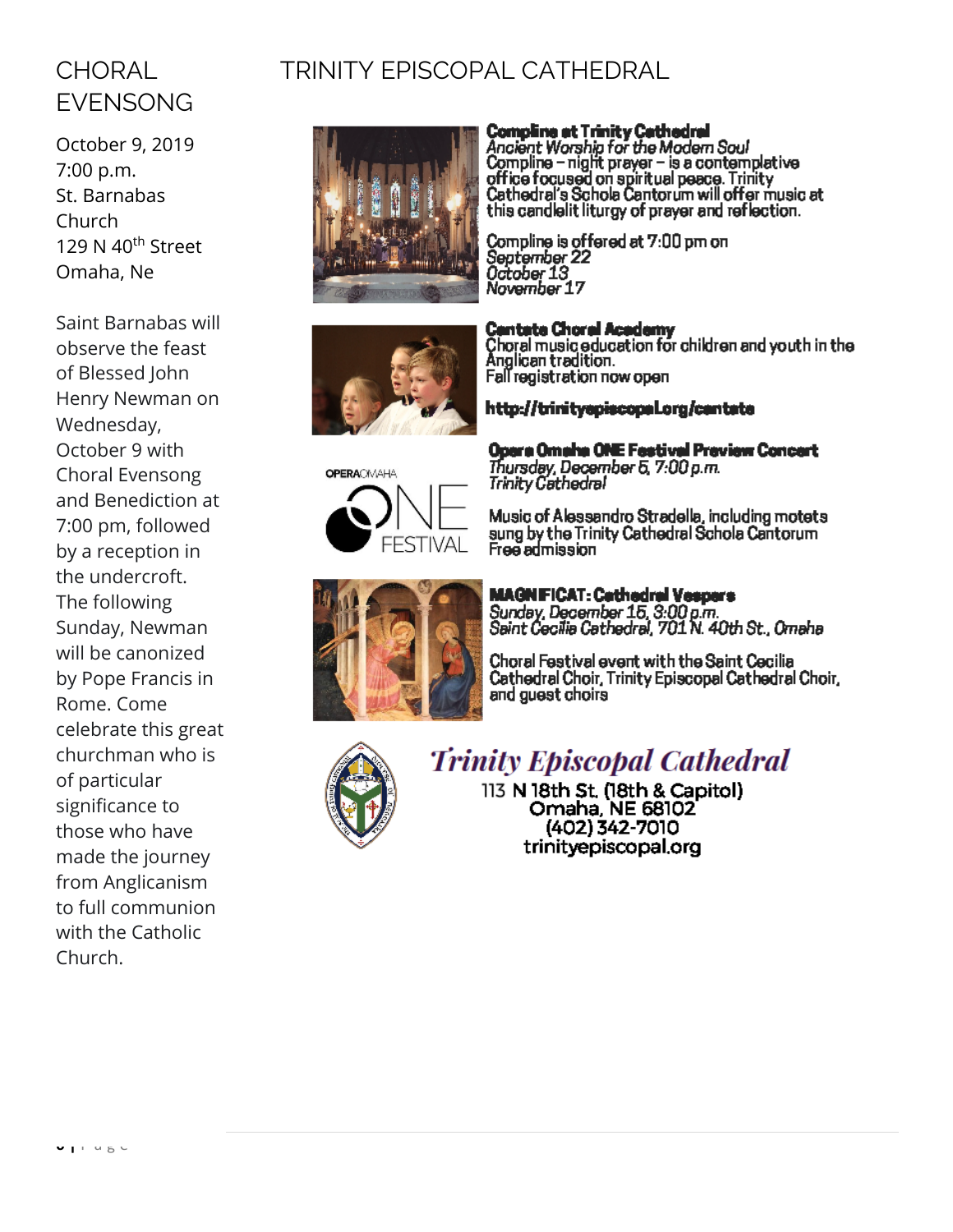#### LAUDAMUS CHOIR IN CONCERT

## TWELFTH DAY OF **CHRISTMAS**

The Omaha AGO chapter event on **January**  $5<sup>th</sup>$  will feature chapter members' compositions in a Christmas Service of nine Lessons and Carols in the Anglican King' College tradition. Several composers have submitted works for inclusion. Please contact Jeff Hoffman at 402- 317-8887 or [omahaago@gmail.](mailto:omahaago@gmail.com) [com](mailto:omahaago@gmail.com) to submit a work or inquire about the musical needs for the service.



October 12, 2019 7:00 p.m. St. Paul's Evangelical Lutheran Church 239 Frank Street

Laudamus is a select choir of seminarians preparing for full-time service as pastors in The Lutheran Church— Missouri Synod (LCMS). Under the direction of Dr. James Marriott, Concordia Seminary's director of musical arts, the choir delights in proclaiming the Gospel of Jesus Christ through music.

Each year, the choir schedules tours to LCMS schools, universities and churches throughout the country, singing an eclectic program representing the church's song from many different genres. During the 2019-20 academic year, Laudamus will go on two tours, one in the fall and another in the spring. Each concert is free and open to the public. Freewill offerings will be collected to support musical arts programs at the Seminary.

Rev. Bill Wrede of the Seminary's admissions team will be available beginning at 3:00 p.m. on October 12th to talk with prospective students and anyone interested in church work opportunities and answer questions about the Seminary. You may contact Rev. Wrede at 314-505.7221 or [wredew@csl.edu to](mailto:wredew@csl.edu) schedule an appointment. Walk-ins are also welcome.